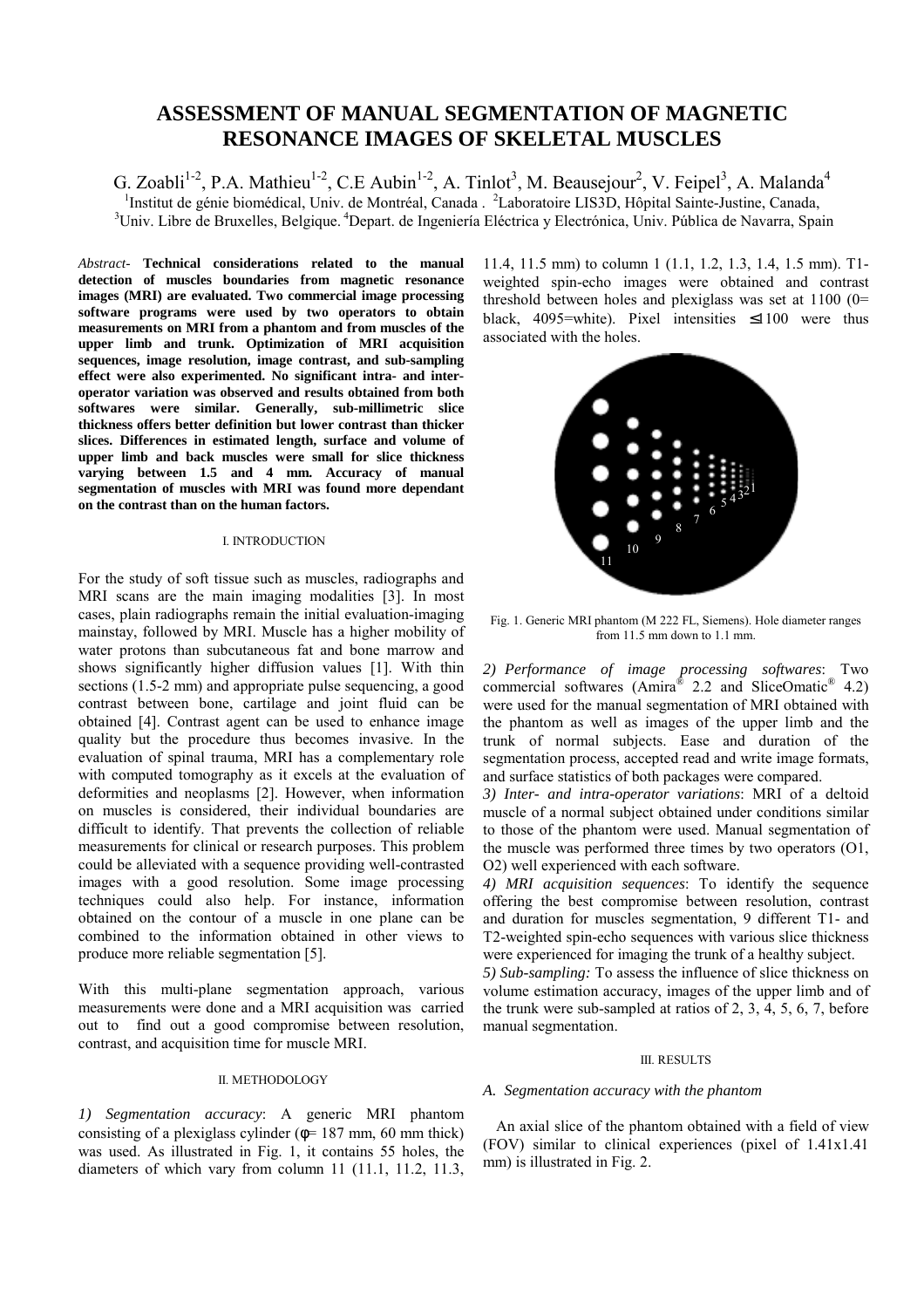| <b>Report Documentation Page</b>                                                                                                                                                                                                                                                               |                           |                                                    |
|------------------------------------------------------------------------------------------------------------------------------------------------------------------------------------------------------------------------------------------------------------------------------------------------|---------------------------|----------------------------------------------------|
| <b>Report Date</b><br>25 Oct 2001                                                                                                                                                                                                                                                              | <b>Report Type</b><br>N/A | Dates Covered (from to)                            |
| <b>Title and Subtitle</b><br>Assessment of Manual Segmentation of Magnetic Resonance<br><b>Images of Skeletal Muscles</b>                                                                                                                                                                      |                           | <b>Contract Number</b>                             |
|                                                                                                                                                                                                                                                                                                |                           | <b>Grant Number</b>                                |
|                                                                                                                                                                                                                                                                                                |                           | <b>Program Element Number</b>                      |
| Author(s)                                                                                                                                                                                                                                                                                      |                           | <b>Project Number</b>                              |
|                                                                                                                                                                                                                                                                                                |                           | <b>Task Number</b>                                 |
|                                                                                                                                                                                                                                                                                                |                           | <b>Work Unit Number</b>                            |
| Performing Organization Name(s) and Address(es)<br>Institut de genie biomedical Univ de Montreal Canada                                                                                                                                                                                        |                           | <b>Performing Organization Report Number</b>       |
| <b>Sponsoring/Monitoring Agency Name(s) and Address(es)</b><br>US Army Research, Development & Standardization Group<br>(UK) PSC 802 Box 15 FPO AE 09499-1500                                                                                                                                  |                           | <b>Sponsor/Monitor's Acronym(s)</b>                |
|                                                                                                                                                                                                                                                                                                |                           | <b>Sponsor/Monitor's Report Number(s)</b>          |
| <b>Distribution/Availability Statement</b><br>Approved for public release, distribution unlimited                                                                                                                                                                                              |                           |                                                    |
| <b>Supplementary Notes</b><br>Papers from 23rd Annual International Conference of the IEEE Engineering in Medicine and Biology Society, October<br>25-28, 2001, held in Istanbul, Turkey. See also ADM001351 for entire conference on cd-rom., The original document<br>contains color images. |                           |                                                    |
| <b>Abstract</b>                                                                                                                                                                                                                                                                                |                           |                                                    |
| <b>Subject Terms</b>                                                                                                                                                                                                                                                                           |                           |                                                    |
| <b>Report Classification</b><br>unclassified                                                                                                                                                                                                                                                   |                           | <b>Classification of this page</b><br>unclassified |
| <b>Classification of Abstract</b><br>unclassified                                                                                                                                                                                                                                              |                           | <b>Limitation of Abstract</b><br>UU                |
| <b>Number of Pages</b><br>3                                                                                                                                                                                                                                                                    |                           |                                                    |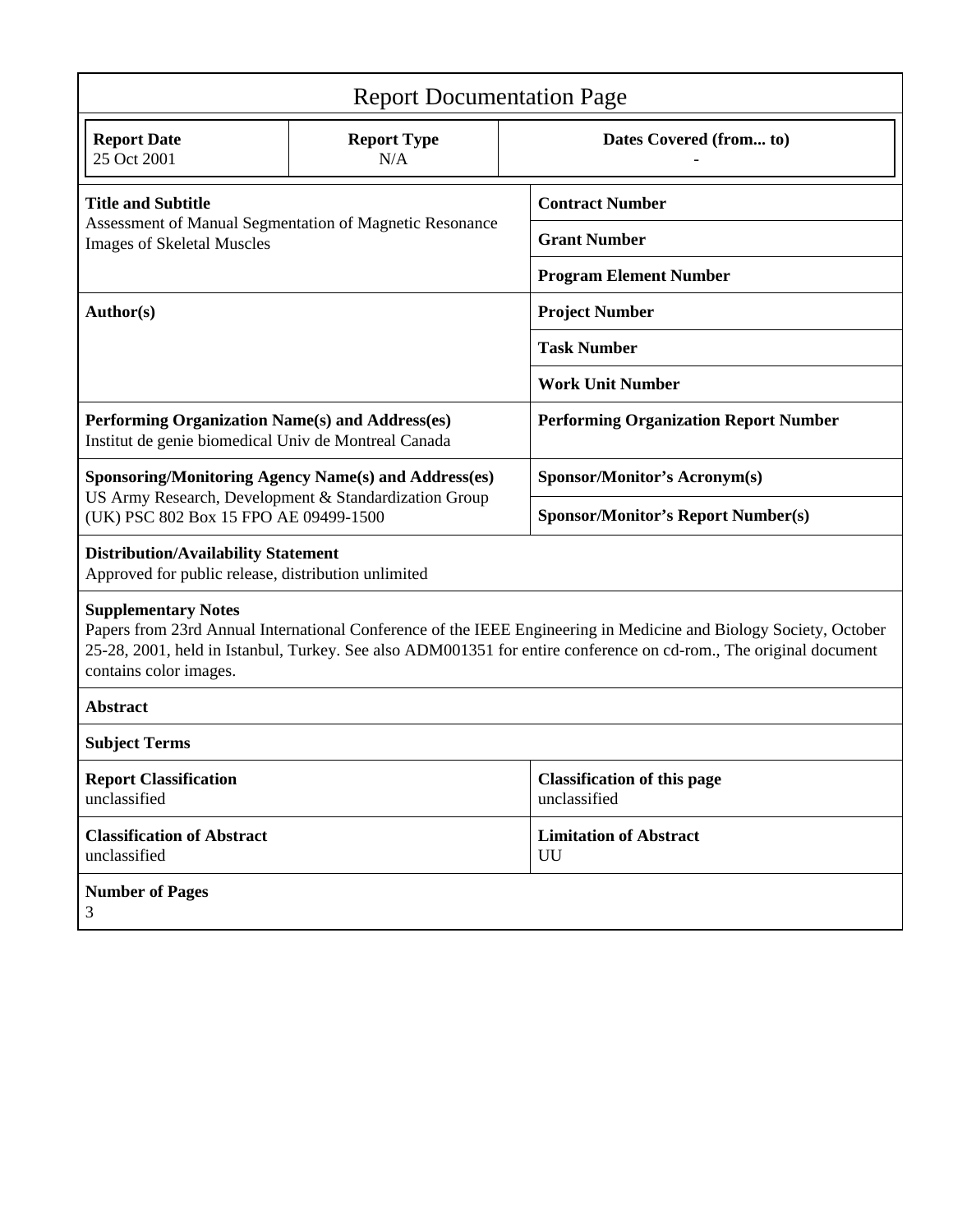

Fig. 2. Image of the phantom (inverted color map, TR=500 ms. TI=0, TE=14 ms). Pixel dimensions are 1.41x1.41 mm. Slice thickness was 1 mm.

Contour of the phantom is jagged (left enlarged portion) and with this pixel size, spatial resolution is  $\approx 2$  mm (top right) enlarged portion). Images of the holes were not circular but elliptic. Taking mean values of their small and large axes, measurement error on diameters ranged from 18% (11 mm holes) up to -44% (3 mm holes) as can be seen in Fig. 3.



Fig. 3. A: Experimentally measured vs nominal hole diameter (dash-dotted line). B: estimated error on the holes diameter.

## *B. Characteristics of image processing softwares used*

 The two packages operate differently. While Amira is a multi-windows program, the other one is single window based. SliceOmatic provides more measurement tools (ruler, caliper, protractor, surface and perimeter of any region of interest (ROI)) and more statistics on the segmented areas than Amira. 3D reconstruction module of Amira offers the most contrasted views as a result of active contour capability during segmentation process. SliceOmatic smoothing module is more elaborated.

## *C. Inter- intra-operator variations*

 Images of deltoid muscle were segmented 3 times by each operator. Segmentation time was 78±6 min for O1 and 69±31 min for O2 with SliceOmatic, but only 43±10 (O1) and 46±3 (O2) min with Amira. Lower values were obtained with Amira because it offers active contour detection that greatly reduces segmentation time. Measurement of length, surface and volume obtained from segmented muscles were quite similar with both softwares. O1 had a slight tendency to under-evaluate the volume of the muscles compared to O2 (Fig. 4).



Fig. 4 Correlation between surface measurements obtained by both operators with SliceOmatic*.* 

# *D. Optimal MRI acquisition sequence*

 Greater contrast was obtained with large slice thickness than with sub-millimetric ones. The best resolution was found for slice thickness of 1 mm but contrast was smaller than in 3 mm slices. Among the 9 sequences tested, the best compromise between trunk images acquisition time, resolution and contrast were obtained with the following parameters: TR 595 ms, TI: 0 s, TE: 14 ms, matrix 256x256, slice thickness 4 mm.

# *E. Sub-sampling effect*

 As long as slice thickness remain <4 mm, no major difference in the estimated volume of the erector spinae (ES) muscles was observed (Fig. 5A). When muscles of the upper limb were sub-sampled, similar results were obtained up to 7 mm (Fig. 5B).